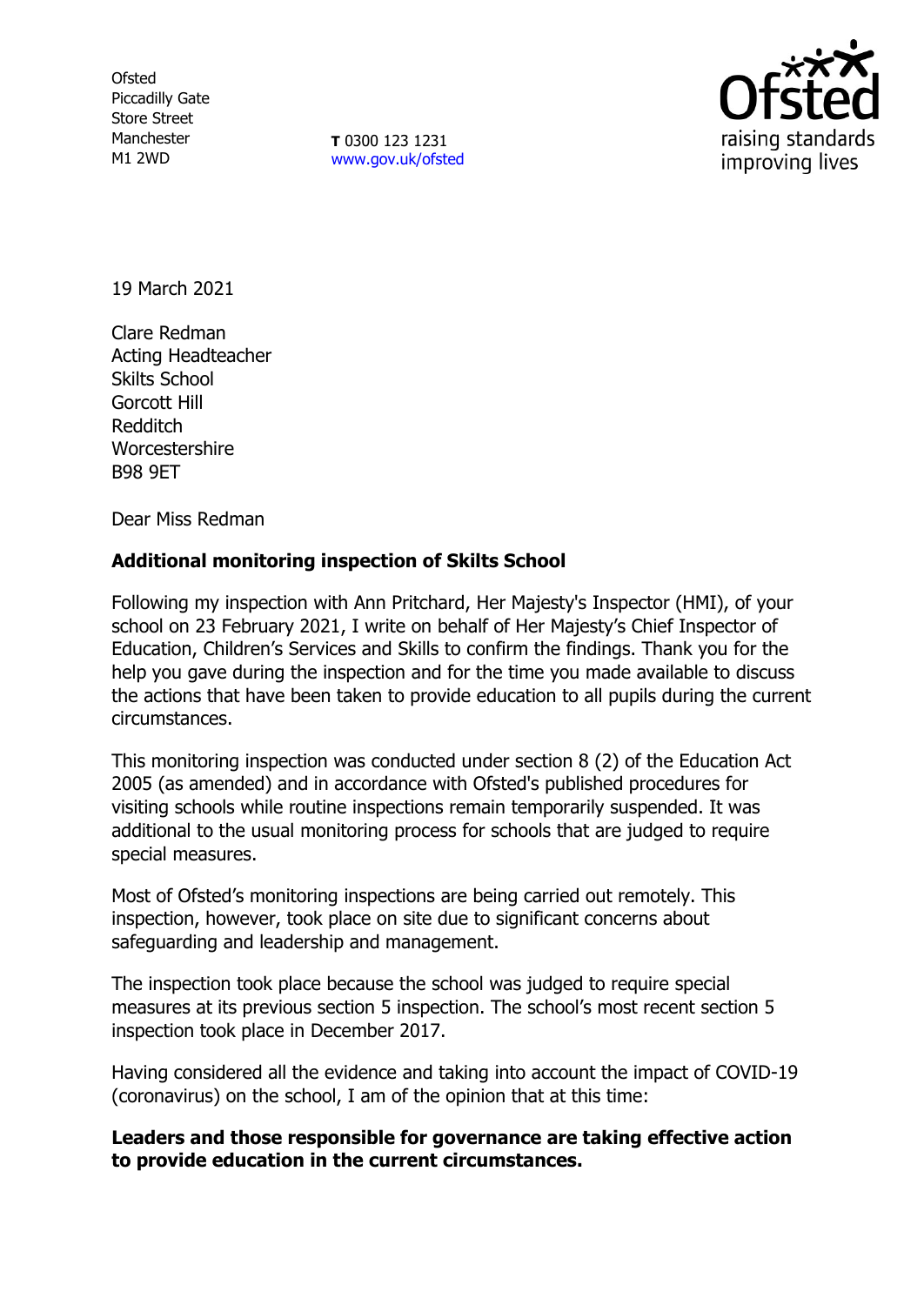

Leaders and those responsible for governance should take further action to:

- continue to work with the local authority to secure more transport, in order to increase the amount of time pupils can receive education at the school site
- **E** ensure that there is a renewed focus on phonics and the teaching of reading, giving pupils frequent opportunities to develop a love of reading
- $\blacksquare$  continue to make improvements to the curriculum so that it is planned coherently across all key stages, with a smooth transition from key stage 2 to key stage 3, enabling pupils to build on their prior learning.

### **Context**

- The headteacher left the school on 31 January 2021. The deputy headteacher is now acting headteacher, and a middle leader is the acting deputy headteacher. A new headteacher has been appointed and will take up the post in April 2021. One teacher has left. A member of the interim executive board (IEB) has resigned. The school is due to relocate to new premises in east Birmingham in September 2021. The school is due to convert to an academy at the same time and will join the Forward Education Trust (FET). The school is currently consulting on admitting pupils from Year 8 and Year 9 earlier than the agreed date of September 2021.
- Each of the three 'bubbles' in the school had to isolate on one occasion in the autumn term.
- As this is a special school, all pupils are eligible to attend school full time. At the time of the inspection, due to transport issues, most pupils were attending school for two days a week and were educated remotely for three days a week. Leaders have organised the limited transport over the week to enable as many pupils as possible to attend school every week. 11 pupils were not attending school at all, mainly due to parental choice, and are being educated remotely. Seven pupils, identified as the most vulnerable by leaders, are attending school for four days a week. The school is closed to all pupils every Wednesday to enable intensive cleaning to take place. This arrangement is necessary because of the current availability of cleaning staff. However, this position is currently being reviewed.
- Leaders are still reliant on agency staff. The IEB is continuing to manage the employment matters associated with the move to the new site.

#### **Main findings**

In the short time since the previous headteacher left the school in January, you and your deputy have organised clear lines of responsibility and are already working together well. You and the IEB know the current issues the school faces, particularly the low numbers of pupils who are accessing on-site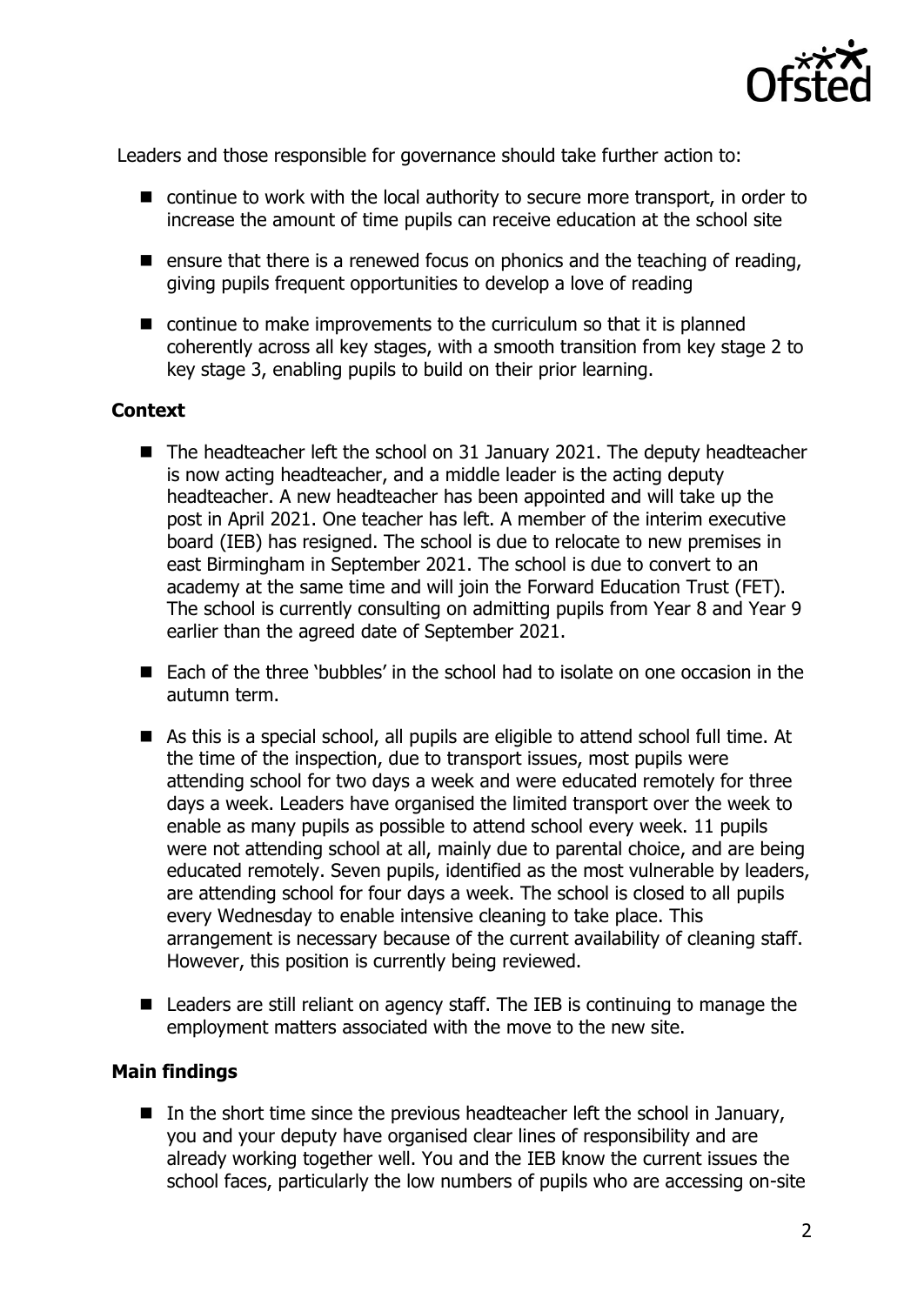

education as a result of transport issues, which are out of your control. You have already ensured that more pupils are attending school more often, and you are working hard to increase these numbers further. While there is much to do, you have identified and are addressing the right issues at the right time. For example, you are improving the monitoring of remote education.

- You have continued your focus to safeguard all pupils. Arrangements for all pupils, including those not in school, are effective. The pastoral team visits pupils who are not in school to make 'safe and well' checks. You keep detailed records of visits and phone calls to pupils and their families. There is evidence of effective liaison with a range of external agencies to ensure that pupils are receiving the support they need. A small number of parents that we heard from during the inspection praised the pastoral support they and their children receive.
- You have reorganised your curriculum in a way that you think makes it more suitable to deliver remotely. The wider curriculum is addressed through personal, social and health education themes, with other subjects such as science and geography included within these themes. You recognise that it is not possible to replicate the on-site curriculum remotely and pupils are likely to have gaps in knowledge in some subjects. For example, pupils who attend school benefit from sports coaching and forest school, but these experiences are not available to pupils who are not attending school on site.
- Staff adapt a range of remote education activities to meet pupils' individual needs, via online learning and paper-based packs. Paper packs focus mainly on consolidating pupils' knowledge and skills in different subjects, rather than any new learning. As a result, pupils who are not attending school and do not have access to online learning are likely to fall further behind. In contrast, you note that pupils who are attending school four days a week are benefiting from the intensive support they are receiving.
- You are at an early stage of monitoring pupils' engagement in remote education. Teachers and staff do check whether pupils have returned their remote learning to school, but you are yet to fully analyse this information to give you an overall picture of how much pupils are engaging with the learning at home. Pupils complete work independently with limited support from staff. This means that pupils' ability to access all of the work provided is sometimes hindered.
- **Pupils in school on the day of the inspection told us that they would rather be** at school than at home. They were less clear about the work they were doing at home than in school. A small number of parents expressed their dissatisfaction with the school's remote education offer and pupils' part-time attendance.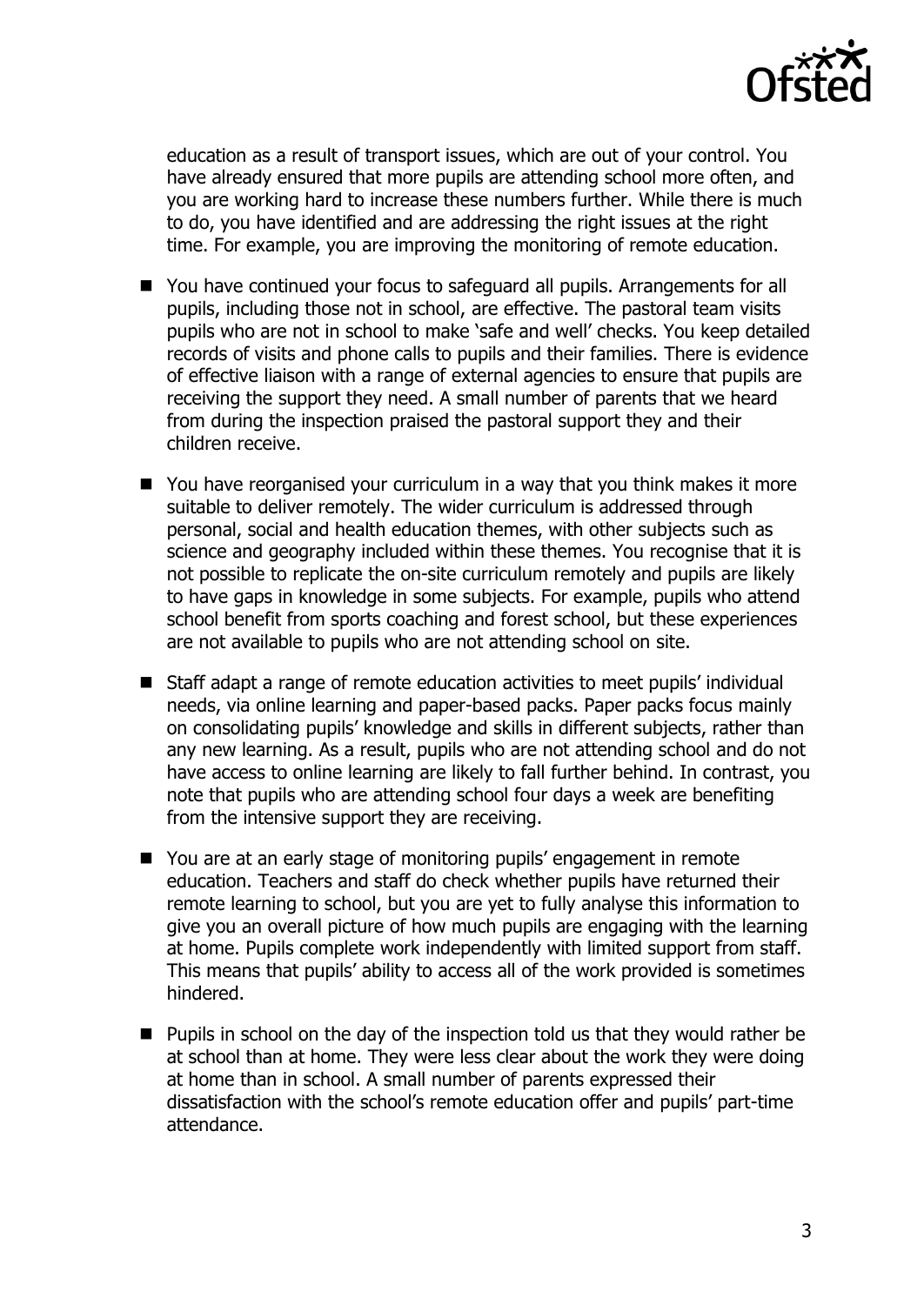

- Due to recent changes in leadership and the impact of COVID-19 restrictions, the development of the wider curriculum has slowed. Now that the school includes pupils in Year 7, with plans to include Year 8 and Year 9 pupils soon, you have considered your curriculum intent for all key stage 3 subjects. However, there is no coherent planning in place yet for these subjects.
- Staff are following an adapted commercial phonics scheme, which does not include a writing element. As a result, pupils are not applying their phonics knowledge to their writing. When at home, pupils can access phonics videos to learn letter sounds and are given reading books matched to their phonics levels. Staff are not able to check the difference this is making to pupils' reading.
- Members of the IEB have taken action since the last monitoring visit and prior to the COVID-19 pandemic, to address leadership failings. They are challenging leaders appropriately and holding them to account. They recognise that turbulence in leadership and the impact of COVID-19 have had an impact on the progress the school is making. Through detailed checks and monitoring, they are confident that new leaders are making a difference and swiftly addressing the current issues the school is facing, specifically pupils' attendance and the remote education offer.
- $\blacksquare$  The chief executive officer (CEO) of the proposed trust is providing weekly leadership support to you and your team during this interim period, and until the new headteacher takes up their post. The local authority's commissioned priority partner has an accurate understanding of the school's strengths and weaknesses.

# **Evidence**

This inspection was conducted on site. We held face-to-face meetings with you and the acting deputy headteacher and talked to several pupils. We met with four members of the IEB, including the chairperson, the local authority's commissioned priority partner and the CEO of FET to discuss leaders' actions to provide education to all pupils during a national lockdown. These meetings were conducted remotely.

We also looked at information about remote education, looked at examples of pupils' work, carried out a socially distanced learning walk and looked at safeguarding records. We considered responses to Ofsted's online questionnaire, Parent View, including six free-text responses, and six staff questionnaires.

I am copying this letter to the chair of the IEB, the regional schools commissioner and the director of children's services for Birmingham. This letter will be published on the Ofsted website.